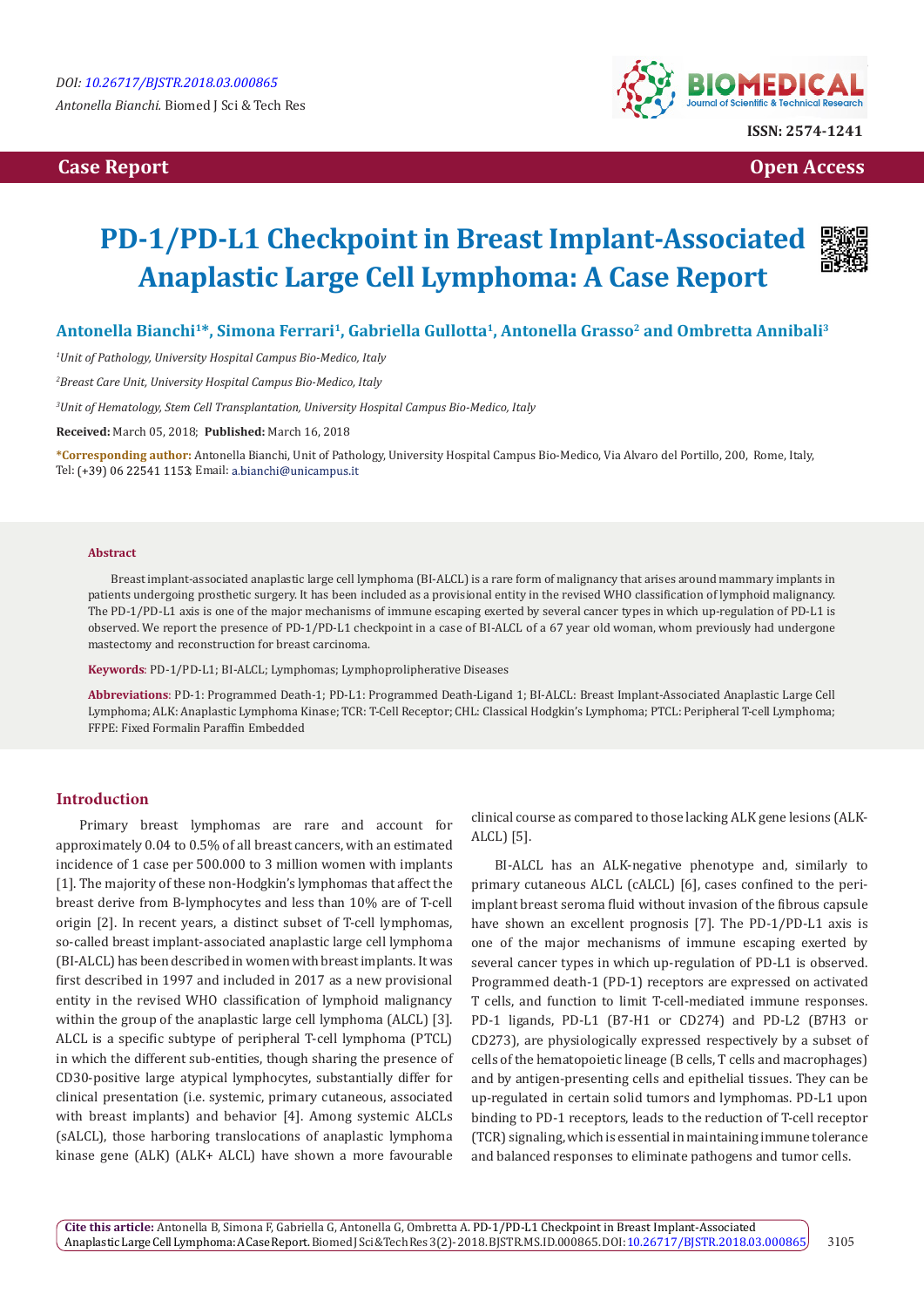There are Two Mechanisms of Expression of Immune Checkpoint Ligands on Tumors Cells

a) Constitutive expression of PD-L1 by tumors cells because of genetic alterations to the PD-L1 and PD-L2 locus of chromosome 9p24.1 (gains, amplifications or fusions);

b) Activation of signaling pathways, independent of inflammatory signals (intrinsic immune resistance) or through an induced response to inflammatory signals produced by an active anti-tumor immune response (adaptive immune resistance).

The disruption of PD-1/PD-L1 interaction using antibodies directed against PD-1 (Nivolumab and Pembrolizumab) or PD-L1 (Atezolizumab) restores the T cell capability to exert cytolytic functions directed to neoplastic cells [8].

Furthermore, the assessment of PD-L1 expression through immunohistochemical staining is considered as the best biomarker that allows better selection of patients who are likely to respond to targeted immunotherapy, to improve treatment efficacy and to manage cost of therapies [9]. Although classical Hodgkin's lymphoma (cHL) is considered the prototype of lymphoid malignancies susceptible to blockade of PD-1/PD-L1 checkpoint [10] the success of checkpoint blockade therapy in the treatment of different solid tumors has encouraged the research for similar results in the wide spectrum of lymphoproliferative diseases [9,11- 13]. Our work provides the first evidence of the expression of PD-L1 in BI-ALCL among the broad variety of lymphoid malignancies.

## **Case Presentation**

The patient was a 67-year-old woman who noticed in 2010 a lump in the upper outer quadrant of her right breast. Clinical examination revealed a thick, movable 3×3 cm nodule. Sonographic examination revealed a rounded hypoechoic lump 3 cm in diameter with irregular contour with increased perfusion; in the upper quadrants of the same breast it showed others two lesions with the same characteristics, 13.6 mm and 8 mm in diameter respectively, all suggesting a multicentric cancer. Mammograms confirm the presence of three lesions associated to microcalcifications. The subsequent cytology reported the diagnosis of carcinoma. The patient underwent mastectomy and axillary dissection plus reconstruction by tissue expander. Histopathology reported multiple high grade ductal infiltrating carcinoma associated to high grade ductal carcinoma in situ and microscopic aspects of lymphovascular invasion; on immunohistochemistry, tumor cells expressed estrogen and progesterone receptors, Ki67 15%, HER2 negative (Luminal A-like subtype). All 16 lymph nodes removed were negative. She received ormonotherapy with an Aromatase inhibitor until February 2015.

In 2011 the patient underwent the second stage reconstruction with silicone implant placement and contra lateral symmetrisation. The follow up was negative until February 2017 when two residual auxiliary lymph node were revealed by ultrasound examination associated with the presence of peri-prosthetic effusion, found

in a control CT scan. Whole body positron emission tomographycomputed tomography (PET/CT) scan with Huorodeoxyglucose (FDG) radiotracer revealed increased FDG uptake only in the axillary region with a maximum SUV of 6.4 and in the external quadrants of the right breast.

For this reason, the patient underwent first diagnostic dissection of palpable lymph nodes and then to lymphadenectomy and capsulectomy (Figure 1) with extraction of silicone implant and drainage of peri-prosthetic fluid. Histopathologically, clusters of lymphoma cells were present in the peri-prosthetic fluid and in the fibrous capsule surrounding the implant, but not beyond it. The lymph node was characterized by intrasinusal infiltrate of highly pleomorphic cells with horseshoe-shaped and simil-Reed-Sternberg nuclei, with prominent nucleoli. The tumour cells were immunohistochemically positive for CD30, CD15, CD4, CD5, Perforin, Granzyme, MUM1/IRF4 and demonstrated negative immunostaining for ALK, LMP1, pan-B-cell and epithelial markers. Others T-cell markers were down regulated.



**Figure 1**: The excised BI-ALCL capsular tissue.



![](_page_1_Figure_15.jpeg)

Almost all tumor cells (± 90%) showed expression for PD-L1 [22C3 DAKO, Agilent Technologies] with specific, strong, and fully membranous staining pattern (Figure 2) [11,13]. PD-L1 expression was also evaluated in non-neoplastic cells. A weak membranous partial stain was observed in  $\pm$  20% of adjacent nodal histiocytes [14]. Immunohistochemistry was performed with the automated device Dako Omnis (Agilent Technologies')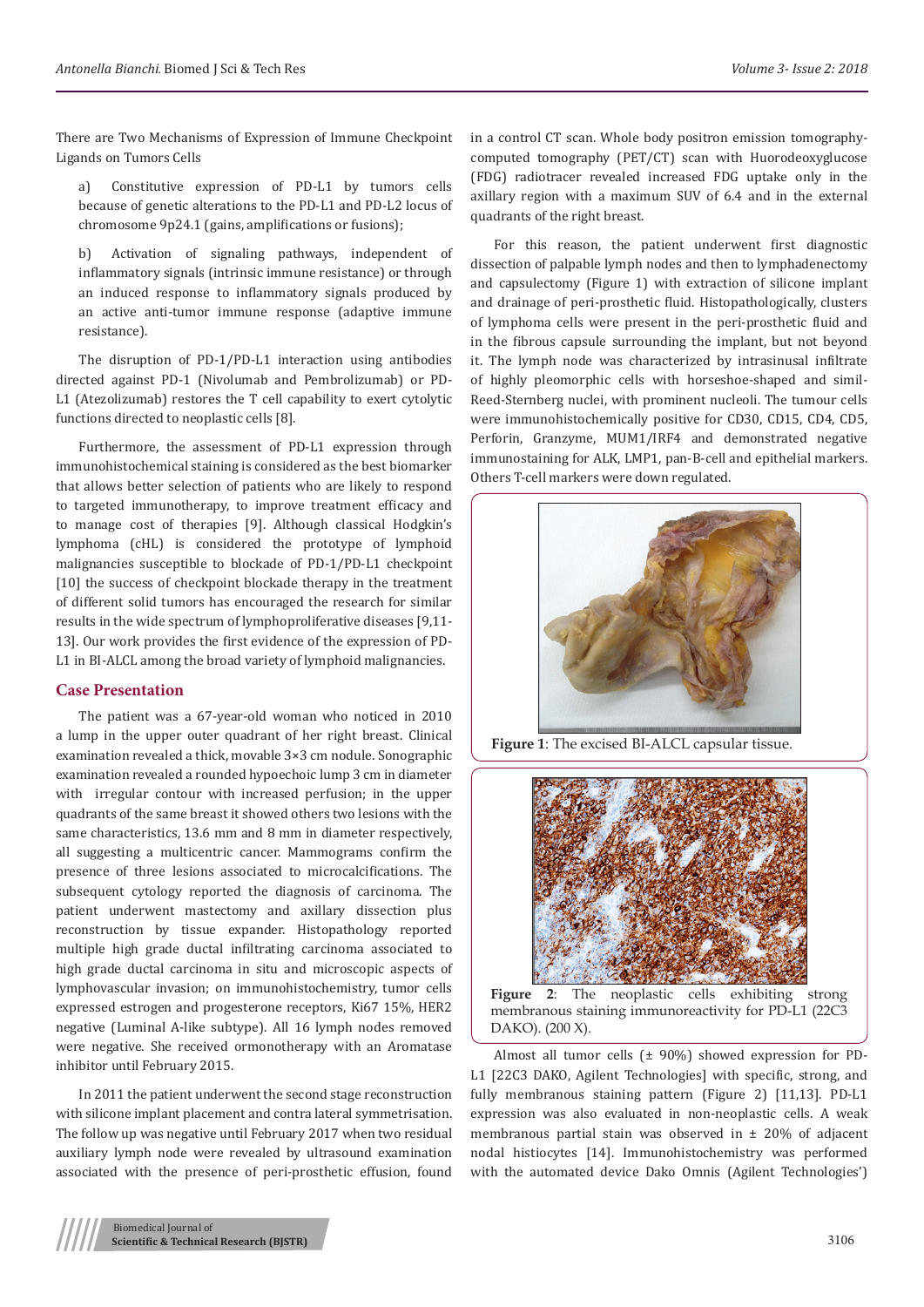to ensure repeatability and reproducibility. Appropriate positive and negative controls were routinely included for intra-laboratory optimization of the tests. The staging at the time of diagnosis, according to Clemens et al., was T3, N1, M0 [7]. Bone marrow biopsy showed no evidence of lymphoma involvement. As patients with positive regional lymphnode involvement at diagnosis have a higher rate of recurrence, CHOP systemic treatment has been the therapeutic option chosen after capsulectomy. The patient, still under treatment when publishing, will continue close surveillance following completion of chemotherapy.

#### **Discussion**

BI-ALCL is considered a disease of the fibrous capsule surrounding the implant and not of the breast parenchyma. Silicone might be immunogenic stimulating a chronic inflammation and, such as Helicobacter pylori infection in gastric extra nodal marginal zone lymphoma, could be associated with development of lymphomas. Moreover, ALCL originates from activated mature cytotoxic T cells [15]. The overexpression of PD-L1 has never been described before in BI-ALCL between the wide spectrums of lymphoproliferative diseases. It could be related to the deregulation of genes involved in the inflammatory reaction, well known in BI-ALCL, supporting an immune pathogenetic mechanism of lymphomagenesis [16].

Besides these intriguing aspects, since targeted therapy has recently shown encouraging results, as, for example, Brentuximab-Vedotin (BV) for cases overexpressing CD30 antigen, also PD-L1 assessment by immunohistochemistry could be proposed as a predictive assay for selecting patients who do not have responded to conventional chemotherapy, potentially treatable with checkpoint blockade therapies [17]. Due to this essential role as biomarker, from a technical point of view, all pre-analytical (tissue fixation, handling, processing and treatment of histological sections) and analytical issues (immunohistochemical visualization system, commercial staining platform, chromogen, primary antibody, pre-treatment) must be carefully considered in the pathology laboratory when immunohistochemical tests are performed on FFPE (fixed formalin paraffin embedded) tissue. Moreover, morphologic evaluation is fundamental to correctly apply a scoring algorithm in an exhaustive pathologic report.

#### **Conclusion**

In conclusion, however further studies would be necessary for the validation of reporting criteria, pathologists and haematologists should continue to collaborate for the optimization of the PD-L1 immunohistochemical assays for the patients affected by different subtypes of lymphomas and considered for immunotherapy.

## **Acknowledgement**

The authors are deeply grateful to Alessandra Innocenzi for excellent technical assistance.

#### **References**

- 1. [Brody GS \(2015\) Anaplastic large cell lymphoma occurring in](https://www.ncbi.nlm.nih.gov/pubmed/25490535)  [women with breast implants: analysis of 173 cases. Plast Reconstr](https://www.ncbi.nlm.nih.gov/pubmed/25490535)  [Surg 135\(3\): 695-705.](https://www.ncbi.nlm.nih.gov/pubmed/25490535)
- 2. [Evren S \(2017\) Breast Implant-Associated Anaplastic Large Cell](https://www.hindawi.com/journals/crihem/2018/2414278/)  [Lymphoma \(ALCL\): A Case Report. Am J Case Rep 18: 605-610.](https://www.hindawi.com/journals/crihem/2018/2414278/)
- 3. Swerdlow SH, Campo E, Harris NL (2017) WHO Classification of Tumours of Haematopoietic and Lymphoid Tissues. (Eds.), World Health Organization Classification of Tumours, Revised (4<sup>th</sup> Edn). Lyon, France.
- 4. [Miranda RN \(2014\) Breast implant-associated anaplastic large-cell](https://www.ncbi.nlm.nih.gov/pubmed/24323027)  [lymphoma: long-term follow-up of 60 patients. J Clin Oncol 32\(2\):](https://www.ncbi.nlm.nih.gov/pubmed/24323027)  [114-120.](https://www.ncbi.nlm.nih.gov/pubmed/24323027)
- 5. [Morris SW \(1994\) Fusion of a kinase gene, ALK, to a nucleolar](https://www.ncbi.nlm.nih.gov/pubmed/8122112)  [protein gene, NPM, in non Hodgkin's lymphoma. Science 263\(5151\):](https://www.ncbi.nlm.nih.gov/pubmed/8122112)  [1281-1284.](https://www.ncbi.nlm.nih.gov/pubmed/8122112)
- 6. [Savage KJ \(2008\) ALK- anaplastic large-cell lymphoma is clinically](https://www.ncbi.nlm.nih.gov/pubmed/18385450)  [and immunophenotypically different from both ALK+ ALCL and](https://www.ncbi.nlm.nih.gov/pubmed/18385450)  [peripheral T-cell lymphoma, not otherwise specified: report from the](https://www.ncbi.nlm.nih.gov/pubmed/18385450)  [International Peripheral T-Cell Lymphoma Project. Blood 111\(12\):](https://www.ncbi.nlm.nih.gov/pubmed/18385450)  [5496-5504.](https://www.ncbi.nlm.nih.gov/pubmed/18385450)
- 7. [Clemens MW \(2016\) Complete Surgical Excision Is Essential for the](https://www.ncbi.nlm.nih.gov/pubmed/26628470)  [Management of Patients With Breast Implant-Associated Anaplastic](https://www.ncbi.nlm.nih.gov/pubmed/26628470)  [Large-Cell Lymphoma. J Clin Oncol 34\(2\): 160-168.](https://www.ncbi.nlm.nih.gov/pubmed/26628470)
- 8. [Bianchi A \(2017\) PD-1/PD-L1 checkpoint in lymphoproliferative](https://www.arcjournals.org/pdfs/ajh/v2-i2/1.pdf)  [malignancies: focus on critical points for tissue assessment. ARC](https://www.arcjournals.org/pdfs/ajh/v2-i2/1.pdf)  [Journal of Haematology 2\(2\): 1-6.](https://www.arcjournals.org/pdfs/ajh/v2-i2/1.pdf)
- 9. [Gravelle P \(2017\) Mechanisms of PD-1/PD-L1 expression and](https://www.ncbi.nlm.nih.gov/pubmed/28402953)  [prognostic relevance in non-Hodgkin lymphoma: a summary of](https://www.ncbi.nlm.nih.gov/pubmed/28402953)  [immunohistochemical studies. Oncotarget 8\(27\): 44960-44975.](https://www.ncbi.nlm.nih.gov/pubmed/28402953)
- 10. [Ansell SM \(2015\) PD-1 blockade with nivolumab in relapsed or](http://www.nejm.org/doi/full/10.1056/NEJMoa1411087)  [refractory Hodgkin's lymphoma. N Engl J Med 372\(4\): 311-319.](http://www.nejm.org/doi/full/10.1056/NEJMoa1411087)
- 11. [Menter T \(2016\) Evaluation of the diagnostic and prognostic value](https://www.ncbi.nlm.nih.gov/pubmed/27045512)  [of PDL1 expression in Hodgkin and B-cell lymphomas. Hum Pathol](https://www.ncbi.nlm.nih.gov/pubmed/27045512)  [54: 17-24.](https://www.ncbi.nlm.nih.gov/pubmed/27045512)
- 12. [Bledsoe JR \(2016\) The immunophenotypic spectrum of primary](http://onlinelibrary.wiley.com/doi/10.1002/ajh.24485/abstract)  [mediastinal large B-cell lymphoma reveals prognostic biomarkers](http://onlinelibrary.wiley.com/doi/10.1002/ajh.24485/abstract)  [associated with outcome. Am J Hematol 91\(10\): E436-E441.](http://onlinelibrary.wiley.com/doi/10.1002/ajh.24485/abstract)
- 13. [Vranic S \(2016\) PD-L1 Status in Refractory Lymphomas. PLos One](https://www.ncbi.nlm.nih.gov/pubmed/27861596)  [11\(11\): e0166266.](https://www.ncbi.nlm.nih.gov/pubmed/27861596)
- 14. [Kim WY \(2016\) Expression of programmed cell death ligand 1](https://www.ncbi.nlm.nih.gov/pubmed/27595782)  [\(PD-L1\) in advanced stage EBV-associated extranodal NK/T cell](https://www.ncbi.nlm.nih.gov/pubmed/27595782)  [lymphoma is associated with better prognosis. Virchows Arch](https://www.ncbi.nlm.nih.gov/pubmed/27595782)  [469\(5\): 581-590.](https://www.ncbi.nlm.nih.gov/pubmed/27595782)
- 15. [Xu J, S Wei \(2014\) Breast implant-associated anaplastic large cell](https://www.ncbi.nlm.nih.gov/pubmed/24878027)  [lymphoma: review of a distinct clinicopathologic entity. Arch Pathol](https://www.ncbi.nlm.nih.gov/pubmed/24878027)  [Lab Med 138\(6\): 842-846.](https://www.ncbi.nlm.nih.gov/pubmed/24878027)
- 16. [Di Napoli A \(2018\) Targeted next generation sequencing of breast](https://www.ncbi.nlm.nih.gov/pubmed/27859003)  [implant-associated anaplastic large cell lymphoma reveals mutations](https://www.ncbi.nlm.nih.gov/pubmed/27859003)  [in JAK/STAT signalling pathway genes, TP53 and DNMT3A. Br J](https://www.ncbi.nlm.nih.gov/pubmed/27859003)  [Haematol 180\(5\): 741-744.](https://www.ncbi.nlm.nih.gov/pubmed/27859003)
- 17. [Ezekwudo DE \(2017\) Breast Implant-Associated Anaplastic Large](https://www.hindawi.com/journals/crionm/2017/6478467/)  [Cell Lymphoma: A Case Report and Review of the Literature. Case](https://www.hindawi.com/journals/crionm/2017/6478467/)  [Rep Oncol Med 2017: 6478467.](https://www.hindawi.com/journals/crionm/2017/6478467/)